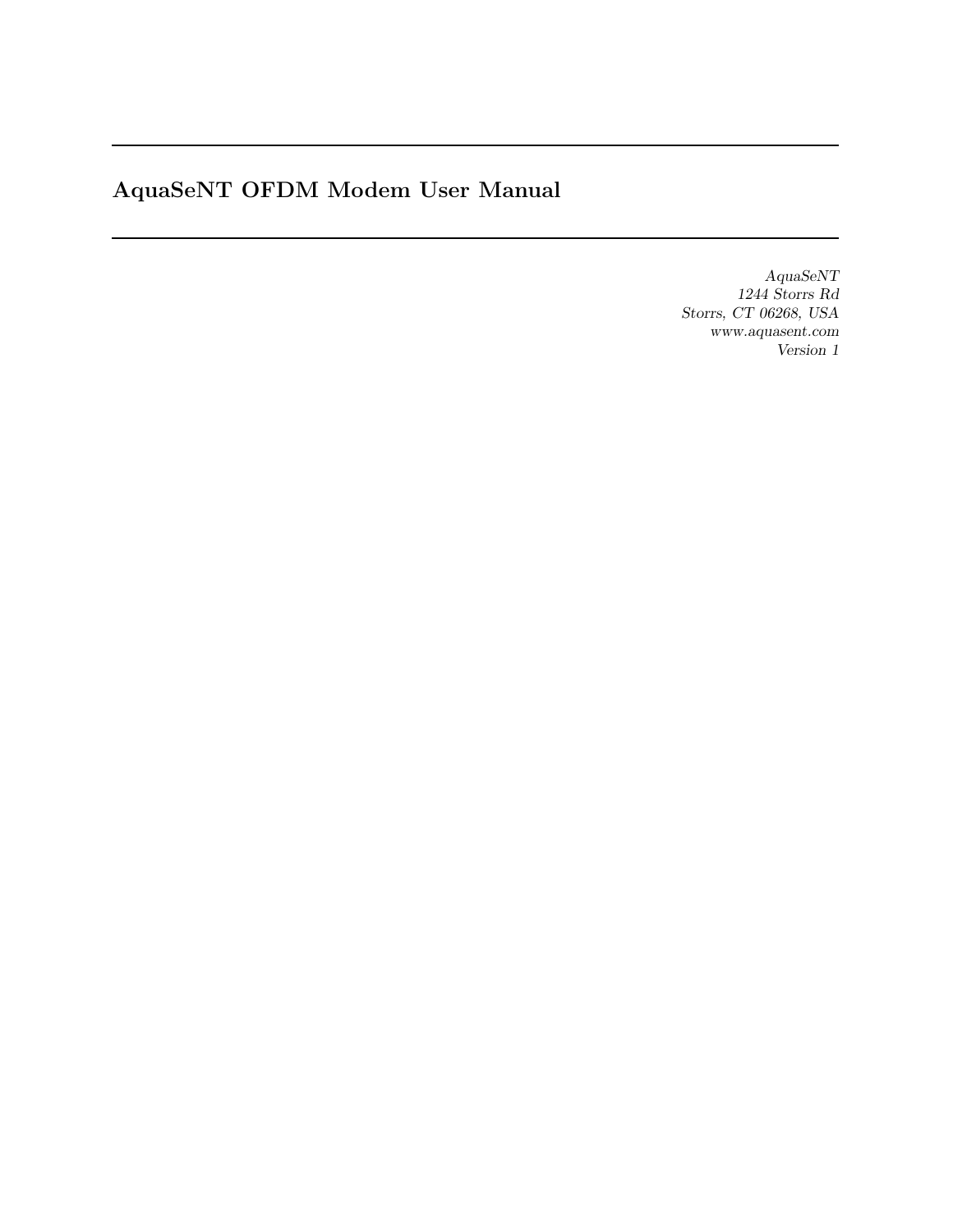## Contents

|   | 1 Introduction                                                |     |
|---|---------------------------------------------------------------|-----|
|   | 2 Command Set                                                 |     |
|   | 2.1 List of commands from modem to host $\dots$ , $\dots$ , , | .5  |
|   | 2.2 List of commands from host to modem                       | - 5 |
| 3 | Modem Registers                                               |     |
|   | Error Codes                                                   |     |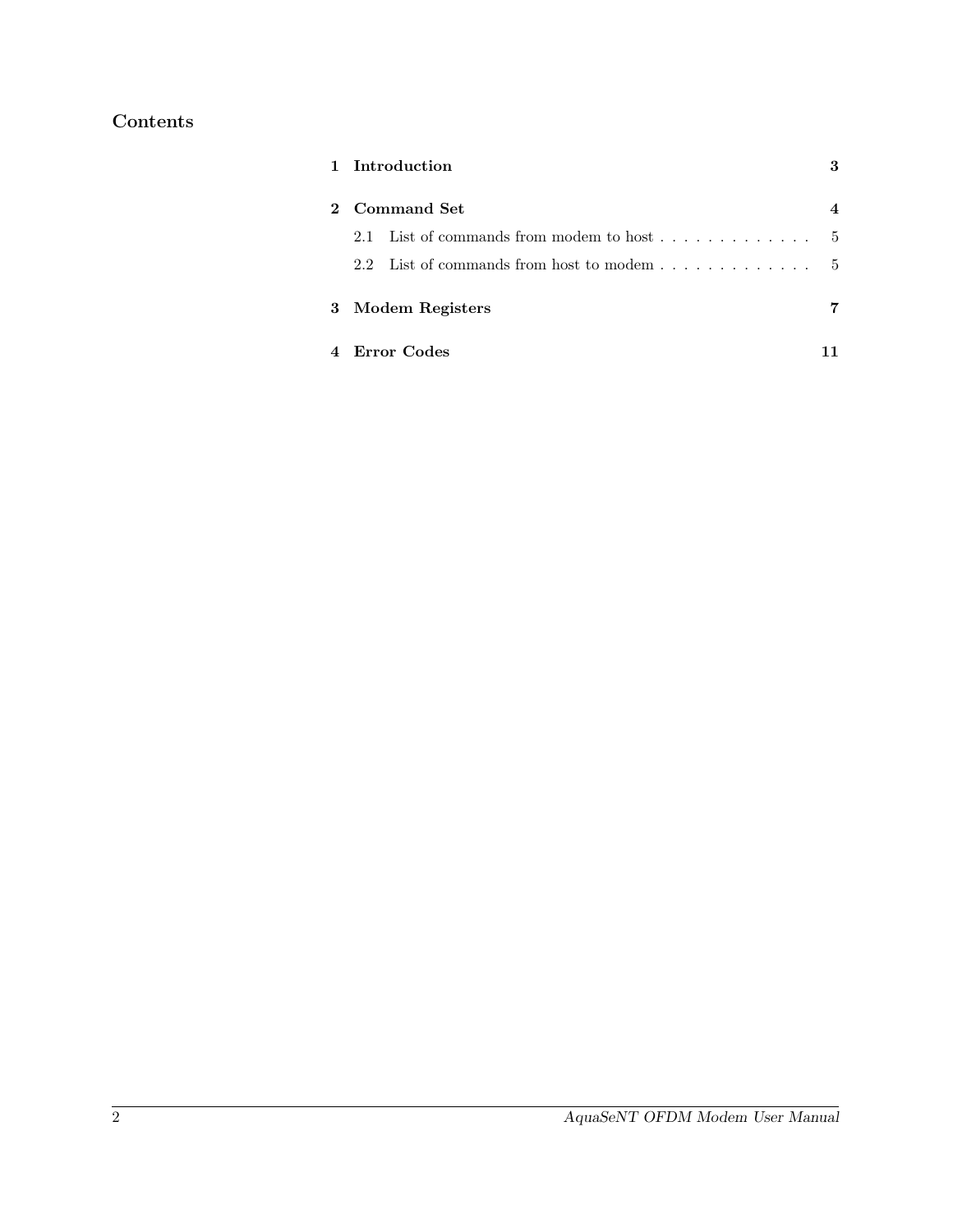## 1 Introduction

AquaSeNT OFDM modem is an acoustic modem that offers high data rate communications for underwater applications.

The modems can operate in two modes: command mode and data mode. The command set described in this manual is applicable to model AM12 and AMN12.

The modem sends out data in packets. Each packet can have 0 byte or more bytes. The modem will divide a packet into multiple data blocks, whose size depends on the transmission mode. The maximum number of data blocks in a packet is 16. Since the size of data blocks is not fixed, the size of data packets is not fixed either.

Getting started The users needs a terminal application to communicate with the modem through an RS232 interface. There are many free applications available for Windows or Unix/Linux systems. The default setting of the serial port connection is:

> Baud rate: 38400 bps Data bits: 8 Stop bits: 1 Parity: None Flow control: None

When powered on, the modem reports Modem ID, Original background noise, Gain, Background noise, Time, mode(Command Mode or Data Mode), and boot image version. If the user can see the message, the setting of the serial port is correct. There are only four possible Baud rate settings (4800, 9600, 38400, or 115200 bps). If the Baud rate is changed accidentally, try each of the four settings to see if the modem can show the boot up message.

When the modem is powered up and shows message correctly, it is ready to accept commands from the user. Each command is ended with a terminator, which indicates the end of commands. The default command input terminator has two CR followed by LF.

Each modem has an ID. When transmitting messages to another modem, the sender can specify an destination address. A valid ID number is between 1 and 255. 0 is for broadcasting.

Transmission mode

Depending on the modem model, up to four transmission modes are available. Table 1 shows the number of bytes in data blocks and the maximum size of a packet in different modes.

| Table 1: Five transmission modes. |     |                                                               |  |  |
|-----------------------------------|-----|---------------------------------------------------------------|--|--|
|                                   |     | Mode   Number of bytes per block   Number of bytes per packet |  |  |
|                                   | 38  | 608                                                           |  |  |
|                                   |     | 1280                                                          |  |  |
|                                   | 122 | 1952                                                          |  |  |
|                                   | 164 | 2624                                                          |  |  |

Table 1: Five transmission modes.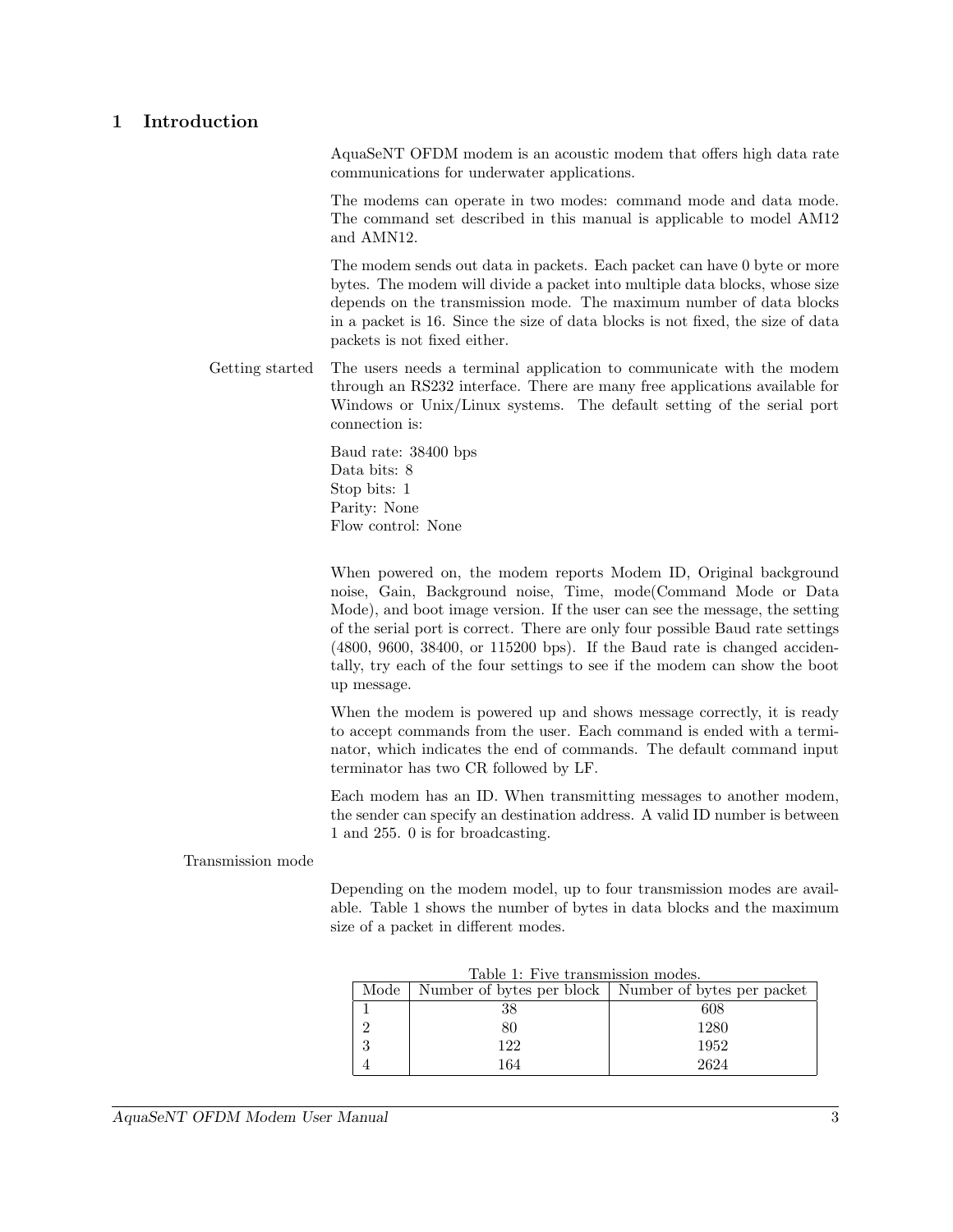Data mode In data mode, all data received by the modem will be sent to a remote modem specified in a modem register. In the data mode, the modem does not echo back the bytes from the host.

> There is a maximum wait time between two characters. If the modem does not receive a new character in a time period specified by register PGAP, it considers the characters received so far are in a packet.

> To switch from data mode back to the command mode, user needs to send a complete packet to the modem, which contains only the escape string, which can be specified by a modem register ESC. The escape string will not be sent out and "\$MMOKY,'escape string' " will be replied.

Command mode In this mode, commands or messages exchanged between the modem and the host machine follows NMEA 183 standard. Users can have more control and obtain more information from the modem. There is a command \$HHCTD to switch the modem to the data mode.

## 2 Command Set

A valid command starts with a "\$", followed by the command name, optional parameters, an optional checksum and ends with a command terminator.

The character "\$" indicates the start of a new command, which is not allowed to appear in the remaining part of a command. If there are multiple \$'s within a command, the modem considers the string has multiple commands. And it will report errors for each of the wrong commands.

For example, if the input is

\$HHTXA,0,0,N,hello\$world\r\n

the modem considers "\$HHTXA,0,0,N,hello" is a command without a correct command terminator and "\$world\r\n" is another command. It will report an error "\$MMERR,17, InTerm=CRLF" for the incomplete HHTXA command. In addition, it will report "\$MMERR,102" because "\$world\r\n" is not a valid command.

Each command name has five characters. The first two are used to identify the sender. "HH" indicates the message from the host device (e.g., a laptop) to the modem while "MM" is from the modem to the host. The next three characters indicate the type of the command. The commands will be described in detail later.

The parameters in a commands are separated by commas  $(\tilde{\cdot},\tilde{\cdot})$ . The number of parameters depends on individual commands. No extra space is allowed around a comma.

A checksum can be attached to a command. The checksum is indicated by the character "\*". It is the XOR of all characters between " $\mathcal{F}$ " and "\*". The checksum mode can be specified by register MMCHK. The setting for the host can be on, off, or optional. The setting for the modem can be on or off.

A command terminator indicates the end of a command, which can be CR, LF, or a combination of these two characters. The command terminator is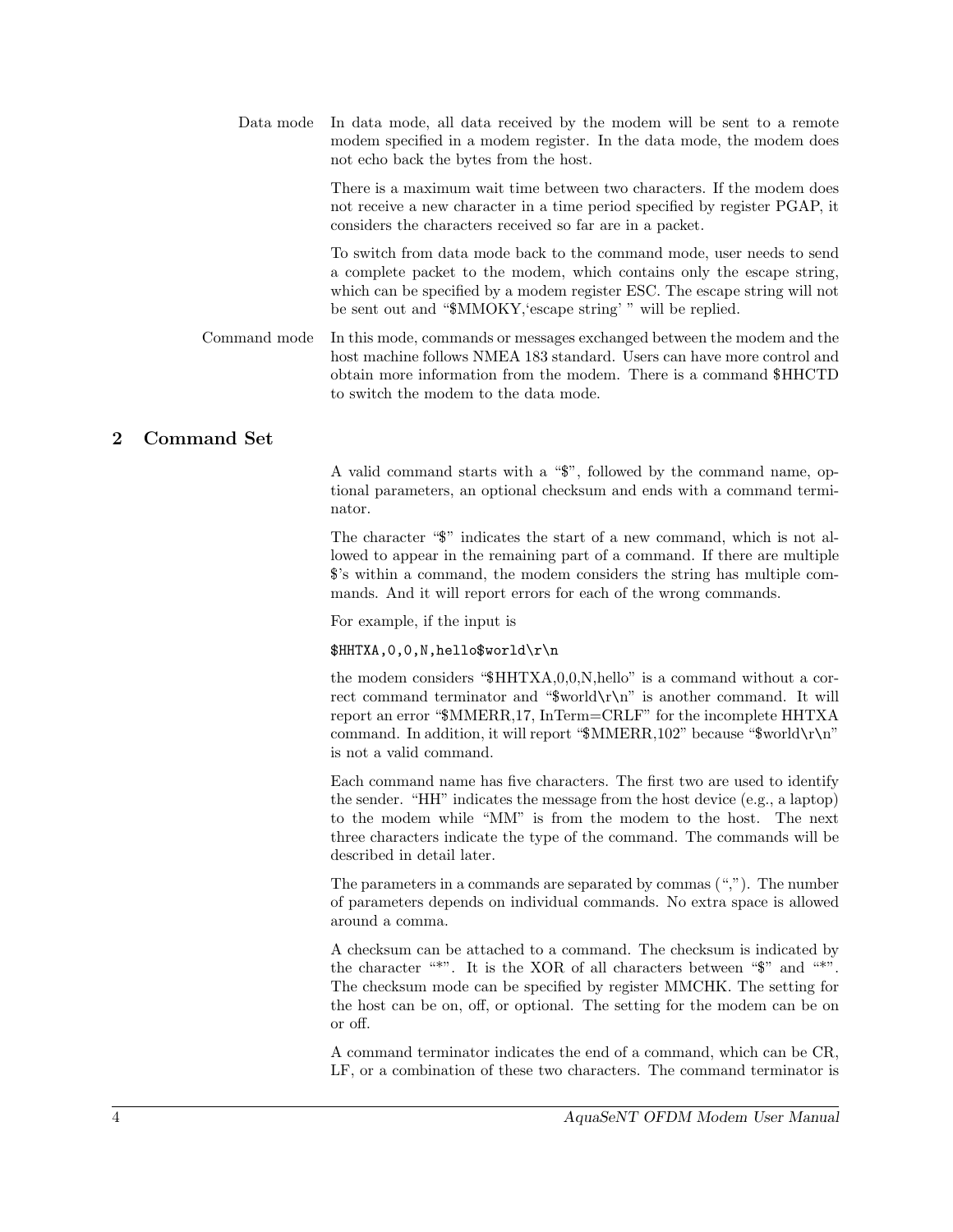specified by register CMDTERM.

A character that has an ASCII value smaller than 32 (Space) is a control character. Most of the control characters cannot appear in a command. The exceptions are CR, LF, backspace, Ctrl+U, and Ctrl+L. CR and LF are used in command terminators. Ctrl+U cleans the current input buffer. All previous typed characters are discarded. Ctrl+L prints the current input buffer. Users can check what they have typed with this control key.

The maximum length of a single command is 2K bytes. A command longer than the maximum length will not be parsed and an error message will be reported.

The escape string can also be sent to the modem in the command mode. Therefore sending the escape string always places the modem in the command mode.

## 2.1 List of commands from modem to host

MMERR : \$MMERR,<Command Name,>Error Code

The modem reports error (e.g., invalid command, checksum failure, etc.) to the host machine. The error codes are listed later in the document.

MMOKY : \$MMOKY,Command Name<,Command Output>

The modem reports the result of a command if it is successfully executed. This command is only used if the modem does not need to send additional information to the host. The optional command output depends on individual commands, which provides more information about the command result.

MMRXD : \$MMRXD,Data in hex format

Display the ASCII representation of received data in HEX format.

MMRXA : \$MMRXA,Data in ASCII format

Display the received data in ASCII format. If any bytes are not all printable (or allowed), MMRXD command will be used.

MMTDN: \$MMTDN, result, packet number

Report the result of sending a packet. If result is 0, the packet has been transmitted successfully. Otherwise, result is the error code. A packet number is assigned to a packet when the packet is accepted by the modem.

## 2.2 List of commands from host to modem

## HHHLP : \$HHHLP,Command name

Ask the modem to show the format to use a command. If it is successful, the help message for the command is sent back with "\$MMOKY,HHHLP,Command Name,Help Information". Otherwise, the modem reports error.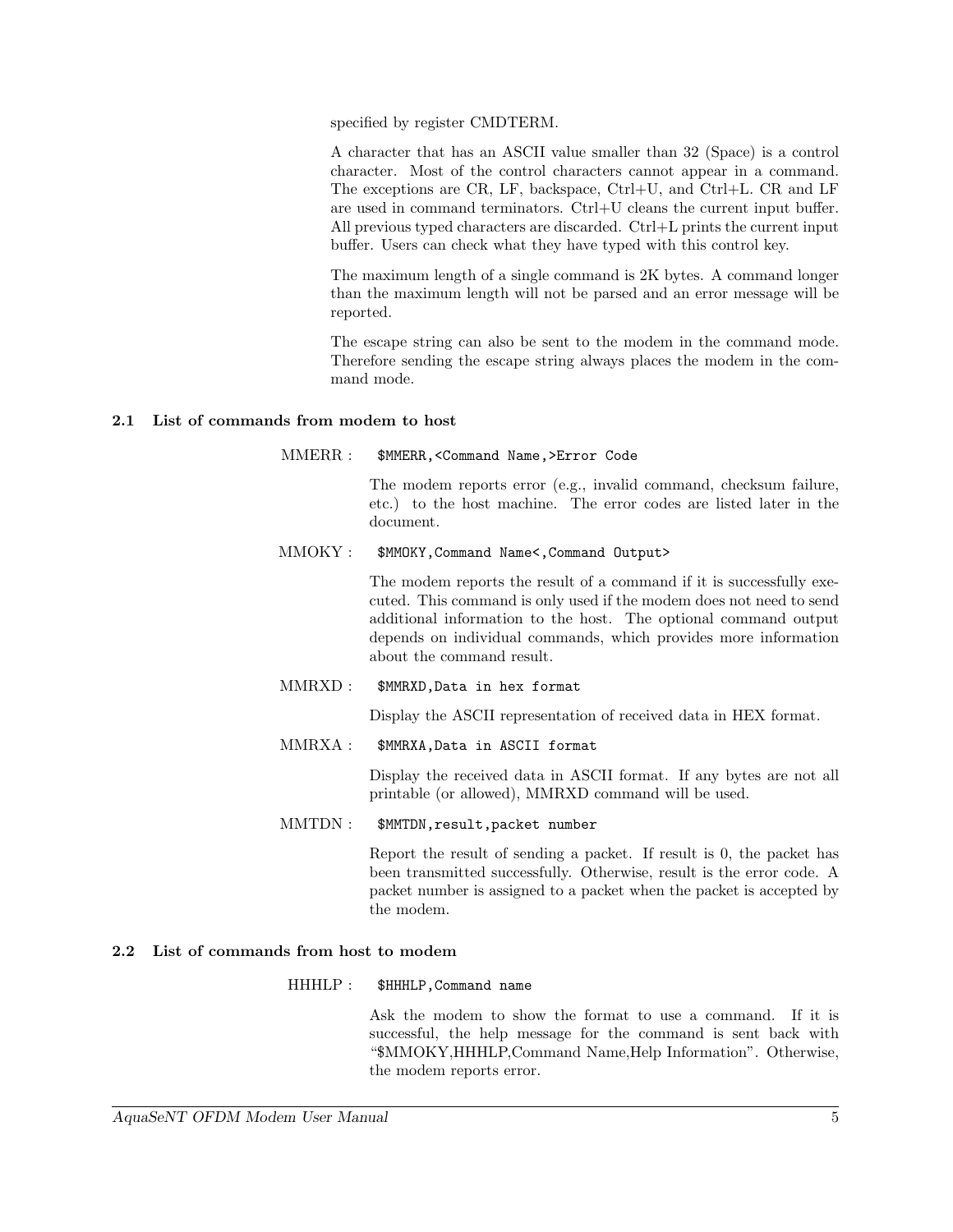To ask the usage format of command \$HHTXD: \$HHHLP,HHTXD Then, the modem will reply: \$MMOKY,HHHLP,HHTXD,ADDR,MODE,ACK,HEXSTR

## HHCTD : \$HHCTD

The host machine asks the modem to switch from command mode to data mode. The modem sends the "\$MMOKY,HHCTD" if successful. The modem can switch back to command mode by input escape string as a separate packet.

## HHTXD : \$HHTXD,<Address,Mode,TPL,>Data In Hex

The host machine asks the modem to send out a packet in hexadecimal format. The destination addresses, transmitting mode and transmitting power level (TPL) are optional parameters. The available address ranges from 0 to 255, and 0 means broadcasting to all. The transmitting mode can be 0-4 or 256, in which 0 means default mode and 256 denotes a special mode for RTS/CTS packets. The transmitting power level ranges from 0 to 100, in which 100 means full power and 0 means the default power level (default value is 100). There is a register TXPWR which specifies the transmitting power level. The real transmitting power level equals to TPL $\% \times$  TXPWR $\%$ . The number of characters in the hexadecimal string must be even.

If the address, mode and TPL are missing in an HHTXD command, the message will be stored in a packet buffer or appended to the data that are already there. The data will be sent out when an HHTXD command with all address, mode, and TPL values is received. This mechanism allows a long data packet to be sent to the modem through multiple HHTXD commands.

After the message is transmitted successfully (note: not being received by the destination modem as it may be lost during transmission), the modem reports \$MMOKY,HHTXD.

For example, to send four bytes represented by the hexdecimal string "31323334" to modem with MAC address 2 in mode 1 with the power level set by TXPWR, the command is:

\$HHTXD,2,1,0,31323334

The command

#### \$HHTXD,31323334

will store the four bytes in the packet buffer (or append the four bytes to the data already in the buffer). The modem reports \$MMOKY, HHTXD, but does not send out the packet. Suppose another command is sent to the modem:

## \$HHTXD,0,0,0,35363738

The modem will form a packet of eight bytes ("3132333435363738") and send it out.

To send out the packet that is already stored in the packet buffer by previous commands, use an empty message in the HHTXD command.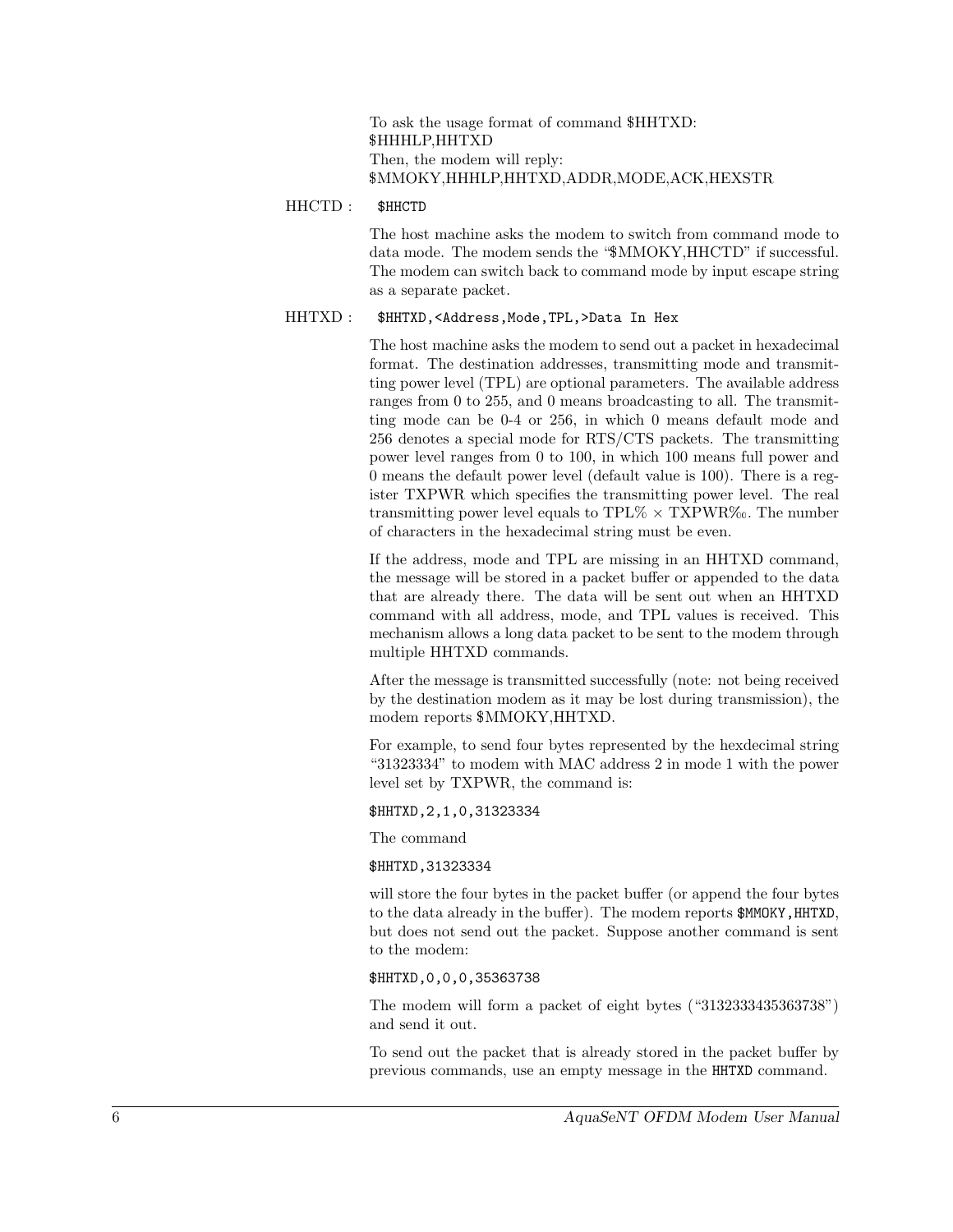\$HHTXD,0,0,0,

To clear the packet buffer without transmitting them, use HHTXD without any parameters.

HHTXA : \$HHTXA, <Address, Mode, TPL, >Data In ASCII

Send out a packet in ASCII format. The command is the same as the HHTXD command except that the messages are in the ASCII format. Note that control characters and special characters (like '\$') cannot appear in the ASCII string.

HHTXW : \$HHTXW,0,0,Repeat Time,File Name

This command plays a wave file stored under the /WAVE directory on the SD card.

HHCRW : \$HHCRW,Register Name,<Option,>Value

The command configures registers in the modem. Either register name or register number can be used to specify a register. The value of the optional parameter (Option) depends on registers. All registers are listed in Chapter 3. The value of read only registers cannot be updated by users.

HHCRR : \$HHCRR, Register Name<, Option>

The HHCRR command reads the registers in the modem. Either register name or register number can be used to specify a register. The value of the optional parameter (Option) depends on registers. All registers are listed in Chapter 3. The value of write only registers cannot be read by users.

## 3 Modem Registers

Users can use modem registers to control the modem and read information from the modem. A register has a unique name and a register number. The registers can be accessed with the HHCRR or HHCRW command. Some registers are read only and some are write only. The value of some registers is stored in flash and will not be lost even the modem is powered off.

In the following descriptions, register number will be shown in the parentheses following the register name, and other attributes of a register will be denoted as the following:

"RO" indicates the register is read only and "WO" for write only. Otherwise the register can be read or written.

"Saved" means the register value will be saved in the flash. Its value will be restored after power on. If a register is not saved, its value will be lost if the modem is powered off (or enters the sleep mode).

A register may consists of several fields. The field to be accessed is specified in the Option parameter in the HHCRR or HHCRW command. If a register has multiple fields, but the field is not specified, the modem will display a 32-bit value in hexadecimal format.

 $MID(0):$  Saved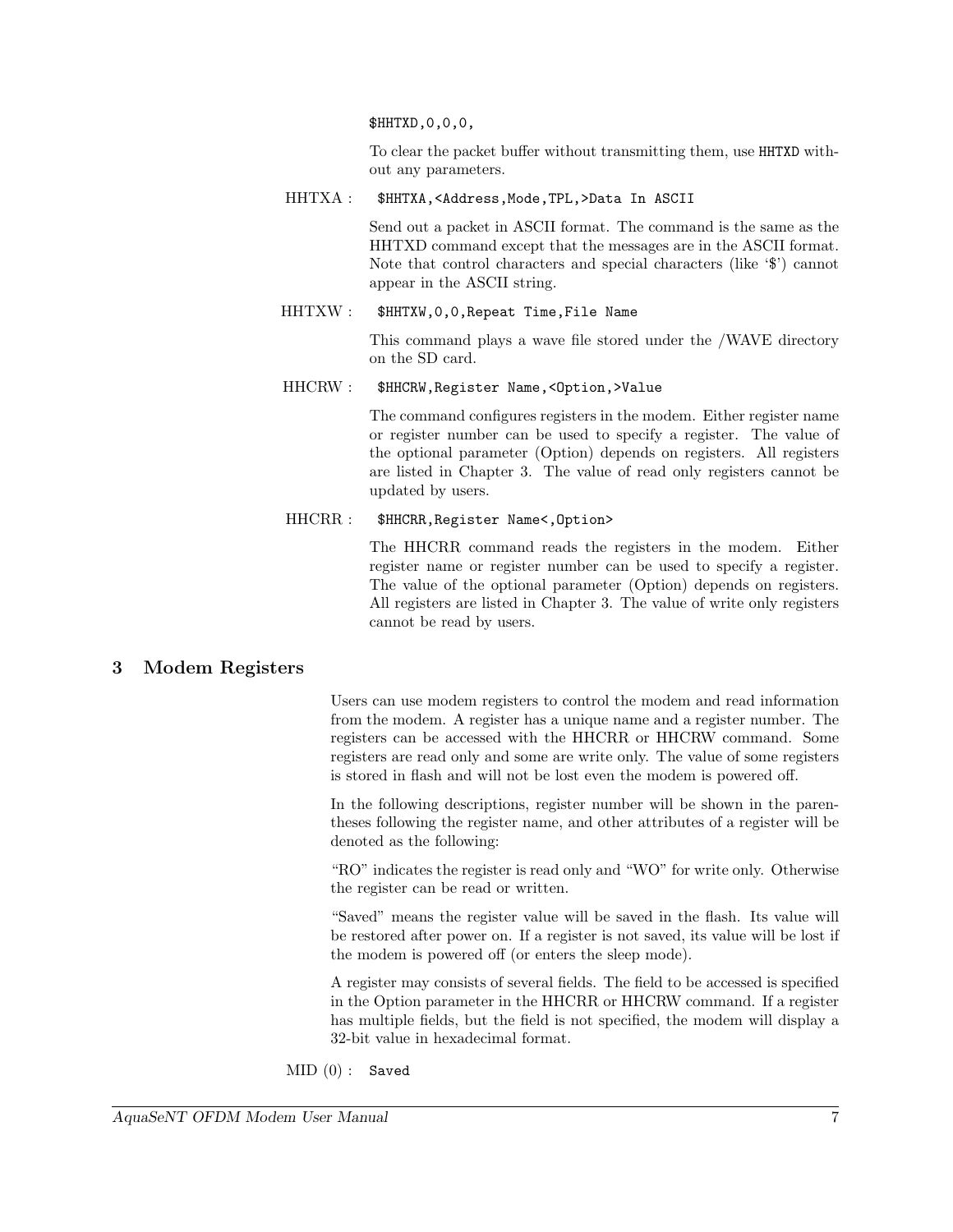Modem ID.Specify the address of the modem. The valid MID value ranges from 1 to 255.

To check the modem ID, use the command

## \$HHCRR, MID

The modem responds with

\$MMOKY,HHCRR,MID,nnn

where nnn is the modem ID.

To change the modem ID to 3, use the command

\$HHCRW,MID,3

The modem will reply:

\$MMOKY,HHCRW,MID

 $BD(1)$ : Saved

Serial port baud rate. Specify the baud rate of the serial port connection between the modem and the host. The valid baud rates are 4800, 9600, 38400, and 115200 bps. The default value is 38400.

To check the serial port baud rate, use \$HHCRR,BD

The modem will reply: \$MMOKY,HHCRR,BD,nnn

where nnn is the baud rate.

To change the baud rate to 115200, use \$HHCRW,BD,115200

The modem will reply \$MMOKY,HHCRW,BD

If the baud rate has been changed, the user may not be able to see the reply message. If the specified baud rate is not valid (e.g., 123), the modem will reply with an MMERR message.

\$MMERR,HHCRW,113,BD,Unsupported baud: 123

If one changes the baud rate accidentally to an unknown value, she/he has to try four possible values.

#### ECHO  $(2)$  :

Echo mode. The valid value for this register is either 0 or 1. If the register is 1 and the modem is in the command mode, the modem will echo back immediately the character it receives from the host machine.

 $MMCHK(3):$ 

Modem checksum mode. When this register is 1, the chucksum will be appended to the end of each message from the modem to the host.

The checksum of messages from the host machine to the modem is optional. If the checksum is present in a message from the host, the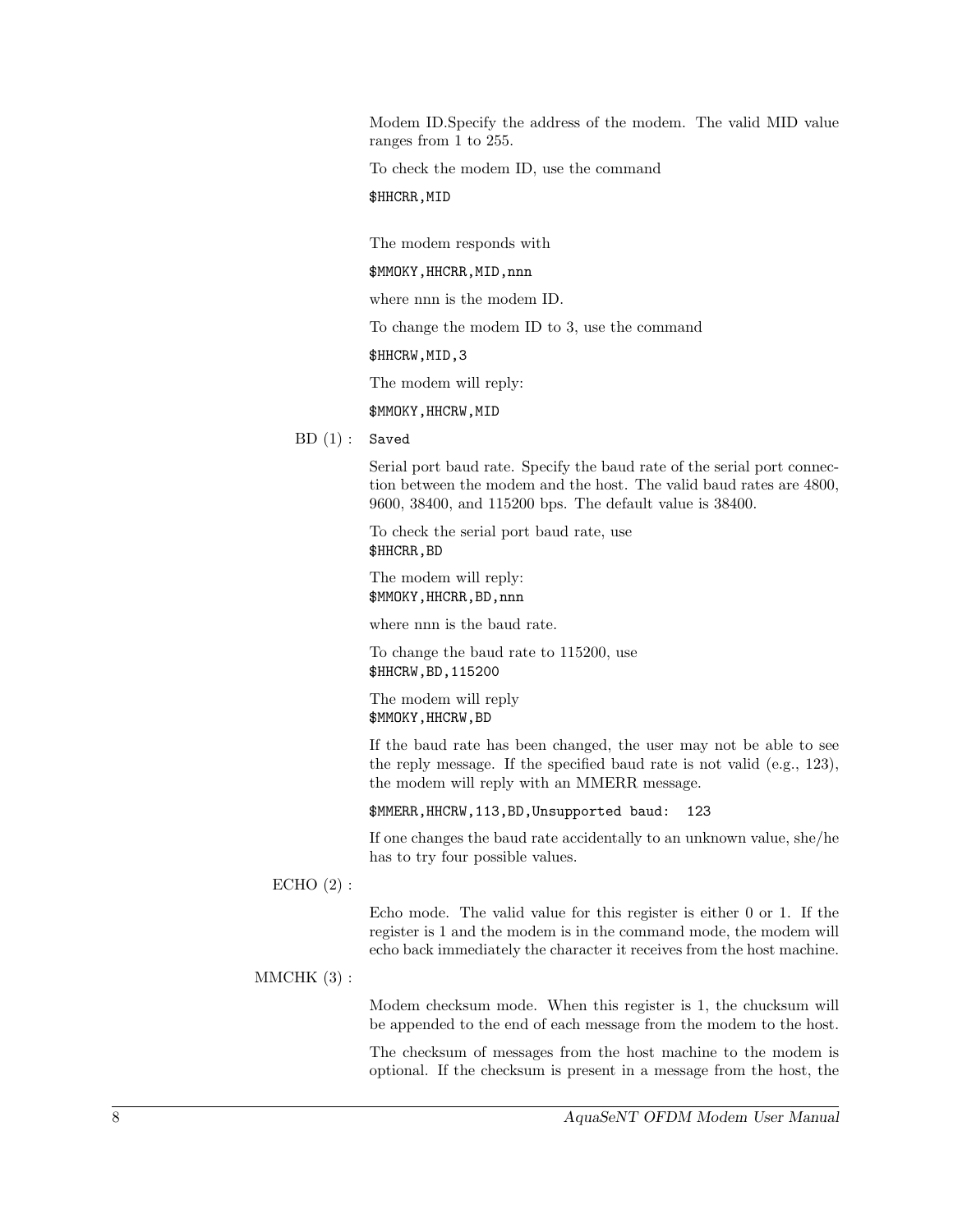modem will check the checksum and reply with an MMERR command if the check fails.

 $PGAP(4):$ 

The gap time in millisecond between two packets. In the data mode, if the modem does not receive a character in a time period specified by this register, it considers the current packet has been received and sends out the characters that have been accumulated in the packet buffer.

The valid values are between 0 to 32767 ms.

 $\text{ESC}(5):$ 

Escape string to switch to the command mode. The escape string should consist of four characters. The characters in the escape string cannot be control characters or special characters. Once the modem receives the escape string, it will switch to the command mode and reply with "\$MMOKY,'escape string' ". Note that the escape string has to be between two gaps in the data mode.

## RXFMT (6) :

Received data format. The valid value for this register is either 0 or 1. If the register is 1, the modem will report received messages in hexadecimal format with MMRXD. Otherwise, the modem checks if the message can be reported in ASCII format. If the data do not have special or control characters, the modem will report the data in ASCII format with MMRXA. If the data have special or control characters, the modem will still report the data with MMRXD.

TXDONE (7) :

Transmission done flag. If the register is 1, the modem will report to the host that a packet has been transmitted.

UIMODE (8) :

UI mode. The valid value for this register is either 1 or 16. The modem will work in command mode if UIMODE is 16, while in data mode if UIMODE is 1.

FTERR  $(9)$  :

File transfer error code.

CMDTERM (10): < Option>: InTerm, OutTerm

Command terminator, including input terminator and output terminator. A command terminator indicates the end of a command, which can be CR, LF, or a combination of these two characters.

DEBUG (11) : < Option>: RxDebug, TxDebug

Display flag for debug information, including RxDebug and TxDebug. When RxDebug field is specified to 1, the synchronization result (including source and type of packet, transmitting mode, number of block, guard time length) and channel information (including channel number, PSNR, CFO) will be reported.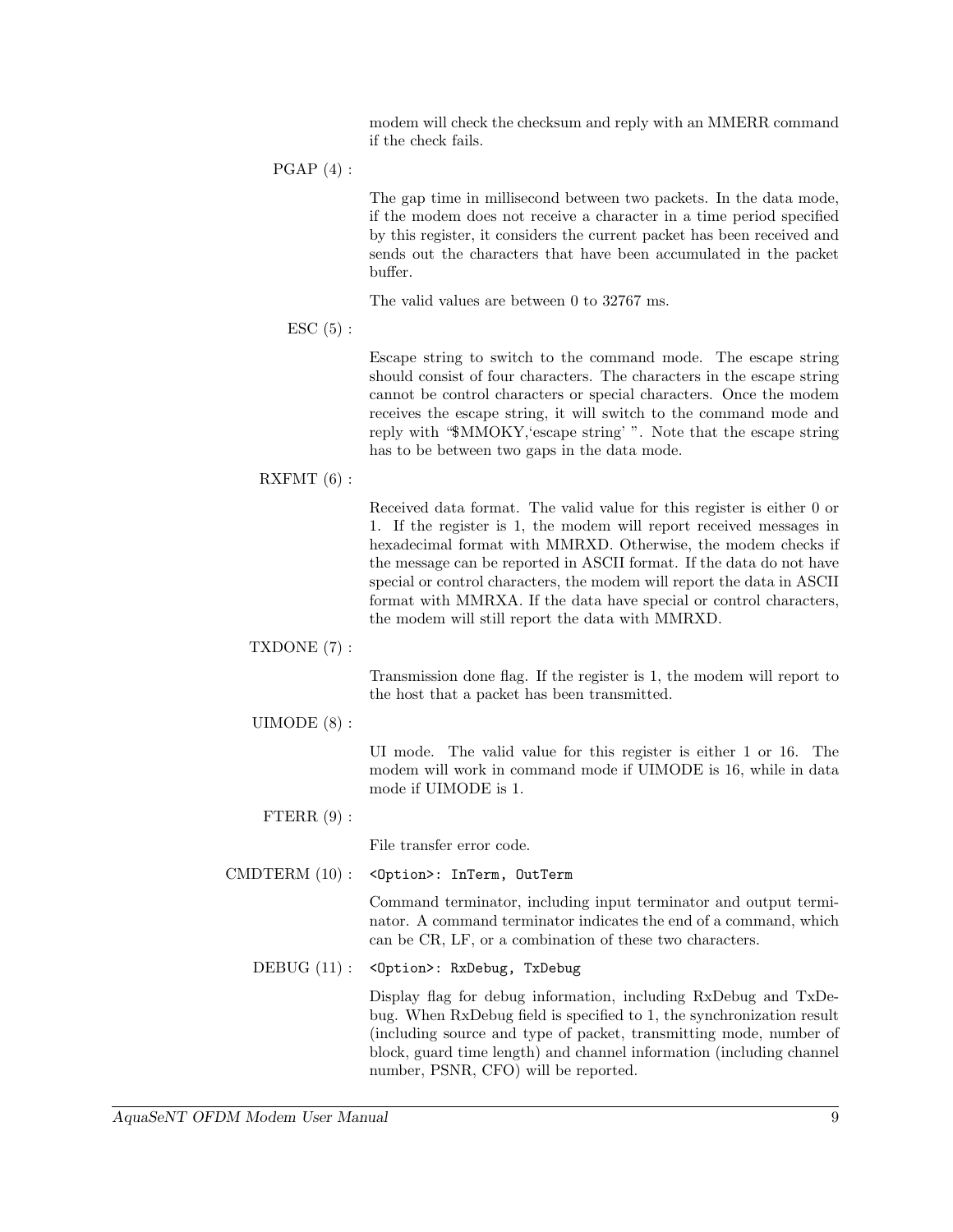ERRPKT  $(12)$ : RO

Number of error packets. This register will be initialized to 0 when the modem is powered on.

RTC (14) : Saved. < Option> DATE, TIME

Real-time clock. This register specifies the time and date of the modem. The default time and date is 00:00:00 Jan 1st, 2000.

To specify the time to 01:23:45, use \$HHCRW,RTC,TIME,01:23:45

To specify the date to  $12/04/12$ , use  $$HHCRW, RTC, DATE, 12/04/2012$ 

To show the time and date:, use \$HHCRR,RTC

The modem will reply with the current date and time like

\$MMOKY,HHCRR,RTC,01:24:04 12/04/2012

 $GDT(15)$ : Saved

OFDM guard time in millisecond. The time interval between synchronization block and data blocks. The default value is 50 ms.

CORR (16) : Saved

OFDM preamble correlation threshold. The default value is 250.

HFMGDT (17) : Saved

HFM guard time. The time interval between HFM signal and synchronization block. The default value is 100ms.

- HFM trigger bias. The default value is 20.
- TRGTHR (19) : Saved

TRGBIAS (18) : Saved

HFM trigger threshold. The default value is 30.

TRGCORR (20) : Saved

HFM correlation threshold. The default value is 25.

- NUMCHL  $(21)$ : RO The number of receiving channels.
- CHLINFO (22) : RO

Most recent receiving signal quality information, including the PSNR and CFO information of each chennal.

RXRAW (23) : Saved

The register specifies whether the raw data from the channel need to be saved to SD card. The default value is 1.

RXGAIN (24) : Saved

Front-end amplifier gain. The default value is 20.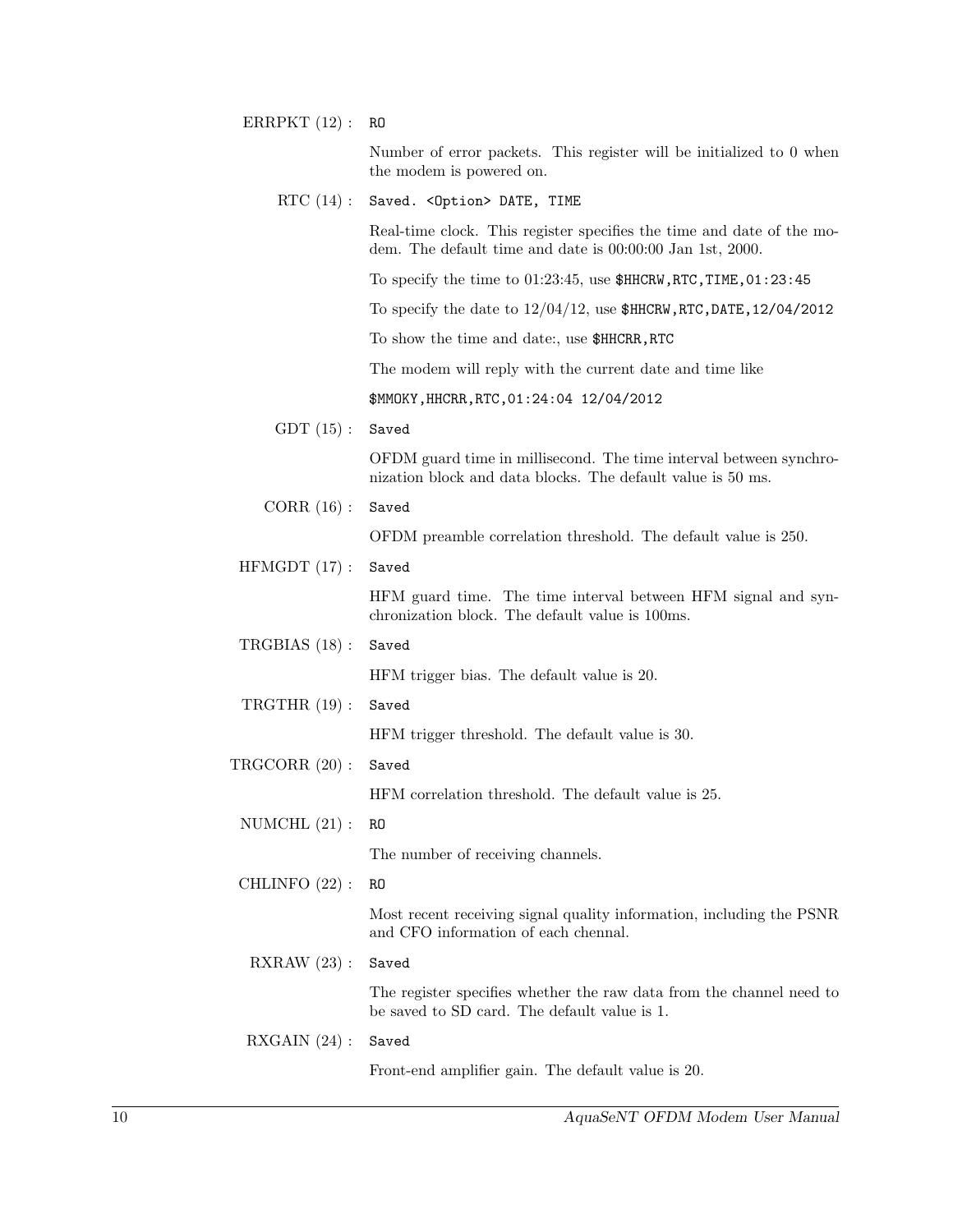TXPWR (25) : Saved

Transmitting power level. The valid input value of this register is between 0 to 1000, which 0 means the lowest power level while 1000 is the highest.

BIV (26) : Read-only, <Option>: C7, C5

Boot image version. There are two fields within this register which specify the boot image versions of C5 chip and C7 chip.

BISW (27) : WO, <Option>: C7, C5

Boot image switch. There are two images for each chip, one is in use and the other for back up.

FSM (28) : RO

Status of finite state machine. The default value is 0 after initialization.

TSTDB (29) : Saved

The idle time in seconds before modem enters the low power mode. The default value is 30 seconds.

 $\text{FXN (30)}: W$ 

The register allows user to perform special functions such as format SD card, save registers to flash, reboot, and shutdown. The valid input should be one of the following strings: "SDFMT", "CFGSAVE", "REBOOT", or "SHUTDOWN".

To format the SD card or delete all data files and log files, use

\$HHCRW,FXN,SDFMT

To save the registers to flash, use

\$HHCRW,FXN,CFGSAVE

RXSTP (32) : Saved

If this register is 1, the low power chip does not monitor the acoustic channel. The default value is 0.

## TXMODE (33) : Saved

This register specifies the default transmission mode. The default value is 2.

## 4 Error Codes

 $0:$   $UI\_ERR_OK$ 

The command is processed correctly.

1 : UI\_ERR\_UNKNOWN

General error.

2 : UI\_ERR\_INVALID\_CHAR